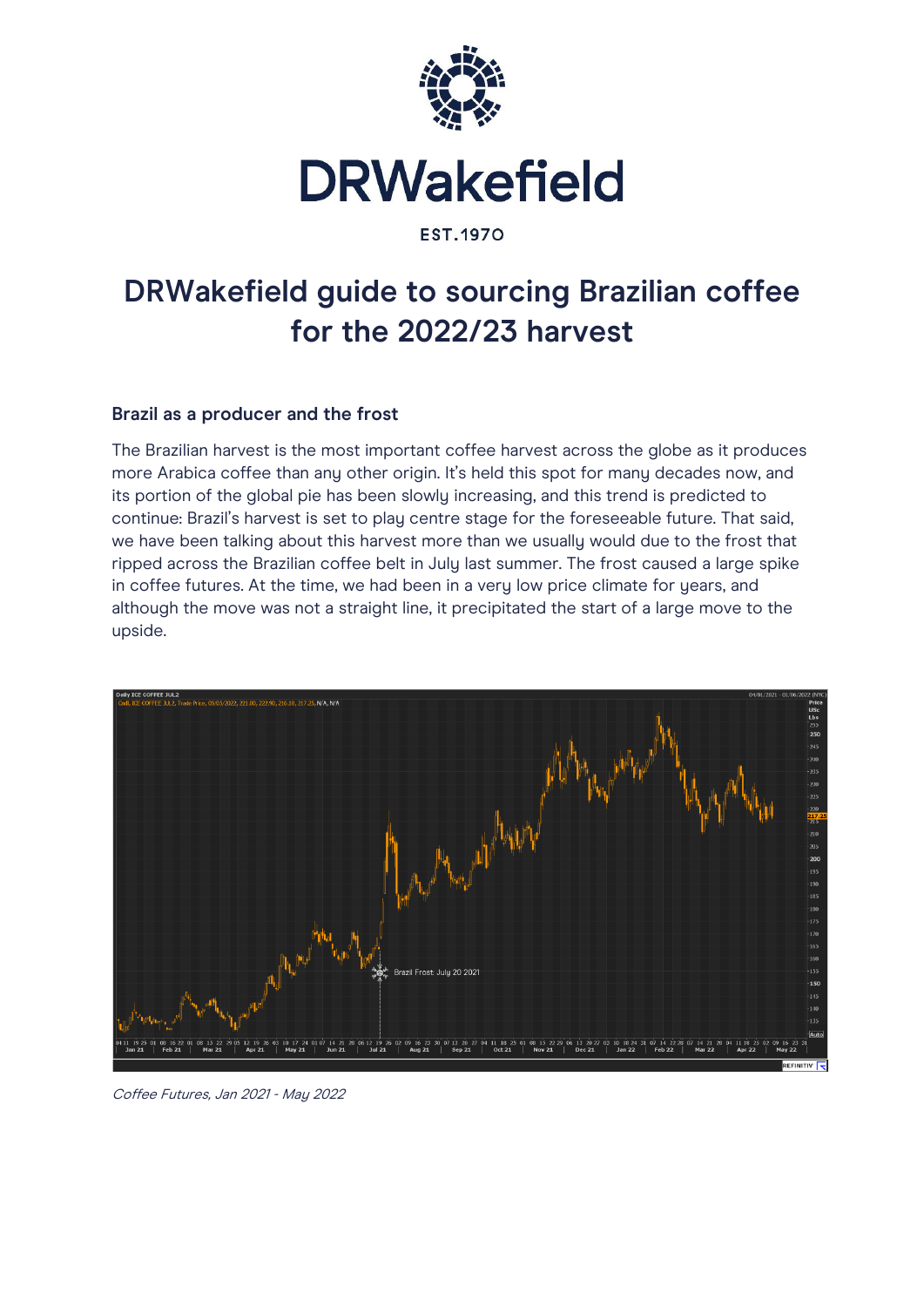Any changes to Brazil's supply can have a big impact on coffee futures. A predicted 5% increase or decrease in its supply represents more than the total amount of coffee produced by many famous coffee producing origins which is why farmers across the world not only watch the weather forecast for their own country, but also keep an eye out on the weather in Brazil. Most of the coffee in the world is traded against the New York Coffee market, so if the weather in Brazil has the power to move the New York Coffee market up or down, it also means that it can change pricing in all other coffee origins too.

The frost that occurred last July had a minimal impact on the harvest that summer as much coffee had already been harvested: it was the trees themselves that were the worst affected by the frost, not the fruits. It was a strange phenomenon as nobody could accurately gauge the damage done as we would only begin to see that in October when the flowering occurred. Why is this important? Coffee flowers give an indication of how many fruits will be produced, which is a key indicator for agronomists when they go out into the fields to make crop predictions (and assess frost damage). Predicting crop sizes is not an exact science; we can predict the 'on' (big) or 'off' (small) year in Brazil. You can read more on that *here*, but the gist of it is that Brazil's productive output swings a great deal year on year. The 2022/23 harvest is an off-year, and this exacerbated the problem caused by the frost as it would not only reduce the 2022/23 Brazilian harvest, but it would reduce it on an off-year. The Brazilian harvest typically starts in April/May and winds up in August. Now we have entered it, what is the latest update and how have the last few months gone?

### **Harvest Update**

The post frost flowering did show significant frost damage, but it varied from region to region and was not as bad as some had feared. Conditions for fruit development have been favourable, and we expect a large percentage of screen size 17/18 to be on offer. There are still, as always, big variances in people's crop predictions, but there is a consensus that there is more volume on offer than was initially thought during the frost's aftermath. It's too early to assess the quality of the cup; this will become apparent as more coffee is harvested.

Although there has been some good news on volume, this has been dampened by the many other concerns surrounding producers at the moment. The main one held by Brazilian coffee producers is the cost of production. Inputs, fuel, implements and machinery prices have all gone up. However, the biggest price increase has been in fertilisers. Fertiliser costs have been increasing since the start of the global pandemic and, as the data and graphs below show, the increases in percentage terms in Brazilian Real pricing are huge.

In the charts below, we can see the beginning of 2020 was marked by historical fertilizer increase, influenced by higher value of raw materials, natural gas and coal. Furthermore, the restrictions have contributed to further rises. Nitrogen fertilizers are the most used worldwide, and the price increase influences in all agricultural production. Special fertilizers that have nitrogen, phosphorus and potassium (NPK) are experiencing higher costs. According to the [National Supply Company \(CONAB\),](https://consultaweb.conab.gov.br/consultas/consultaInsumo.do?method=acaoListarConsulta) fertilizer prices increased more than 200%. Urea, in particular, increased 325,5% in comparison with 2019.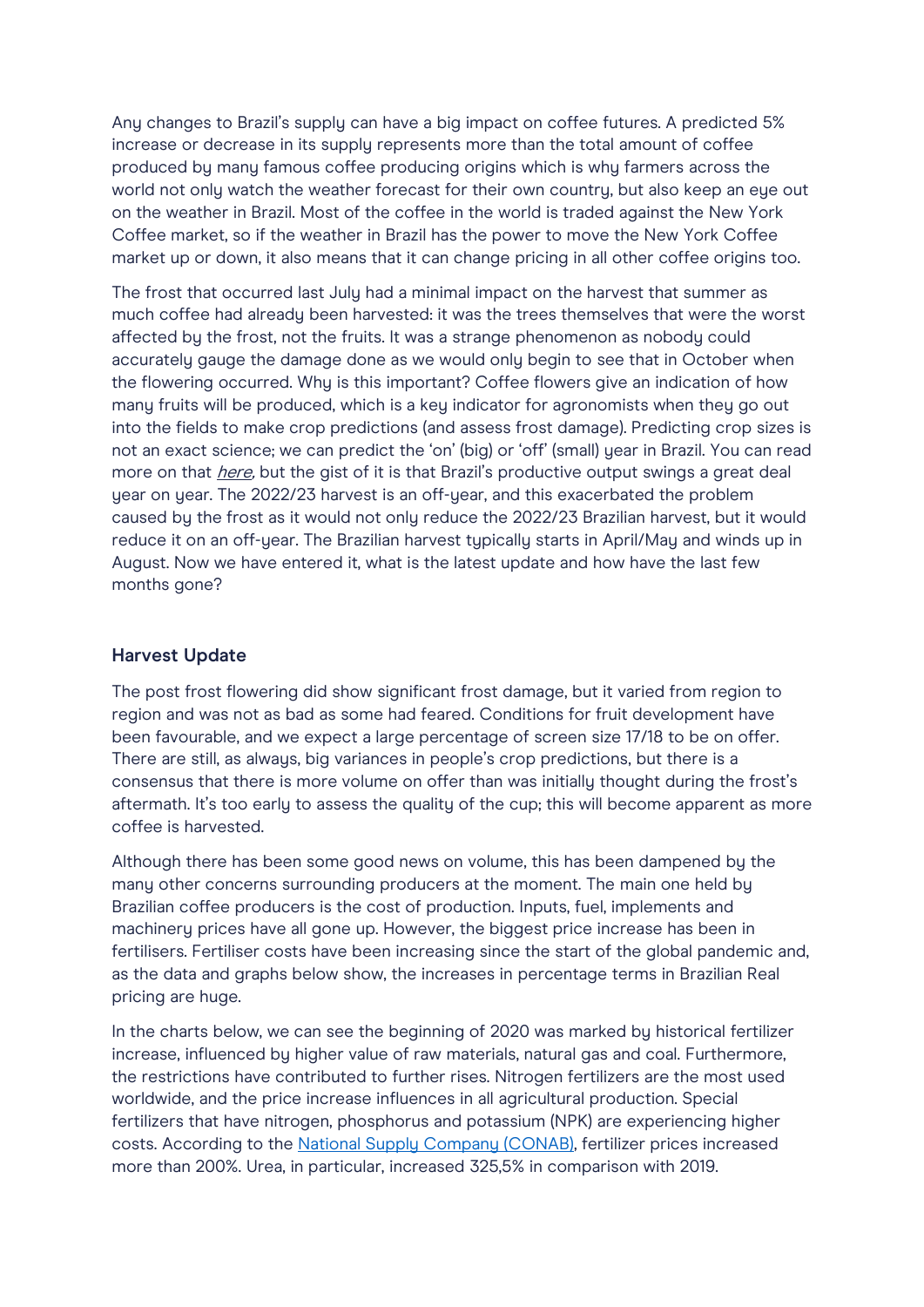| <b>Fertilizers</b> | 2019            | 2020            | 2021            | 2022            | 2019-2021 | 2019-2022 |
|--------------------|-----------------|-----------------|-----------------|-----------------|-----------|-----------|
| 19-04-19           | R\$<br>1.919.29 | R\$<br>2.148,00 | R\$<br>5.079,00 |                 | 164,6%    |           |
| 20-00-20           | R\$<br>1.475,00 | R\$<br>1.850,00 | R\$<br>5.300,00 | R\$<br>5.180,00 | 259,3%    | 251,2%    |
| 20-05-20           | R\$<br>1.680,00 | R\$<br>2.016,17 | R\$<br>5.300,00 | R\$<br>6.094,00 | 215,5%    | 262,7%    |
| <b>MAP</b>         | R\$<br>1.900,00 | R\$<br>2.305,00 | R\$<br>6.450,00 | R\$<br>7.400,00 | 239,5%    | 289,5%    |
| <b>UREA 45</b>     | R\$<br>1.700,00 | R\$<br>2.480,00 | R\$<br>6.050,00 | R\$<br>7.200,00 | 255,9%    | 323,5%    |











Fertilizer Prices, 2019 – 2022; National Supply Company (CONAB) <https://consultaweb.conab.gov.br/consultas/consultaInsumo.do?method=acaoListarConsulta>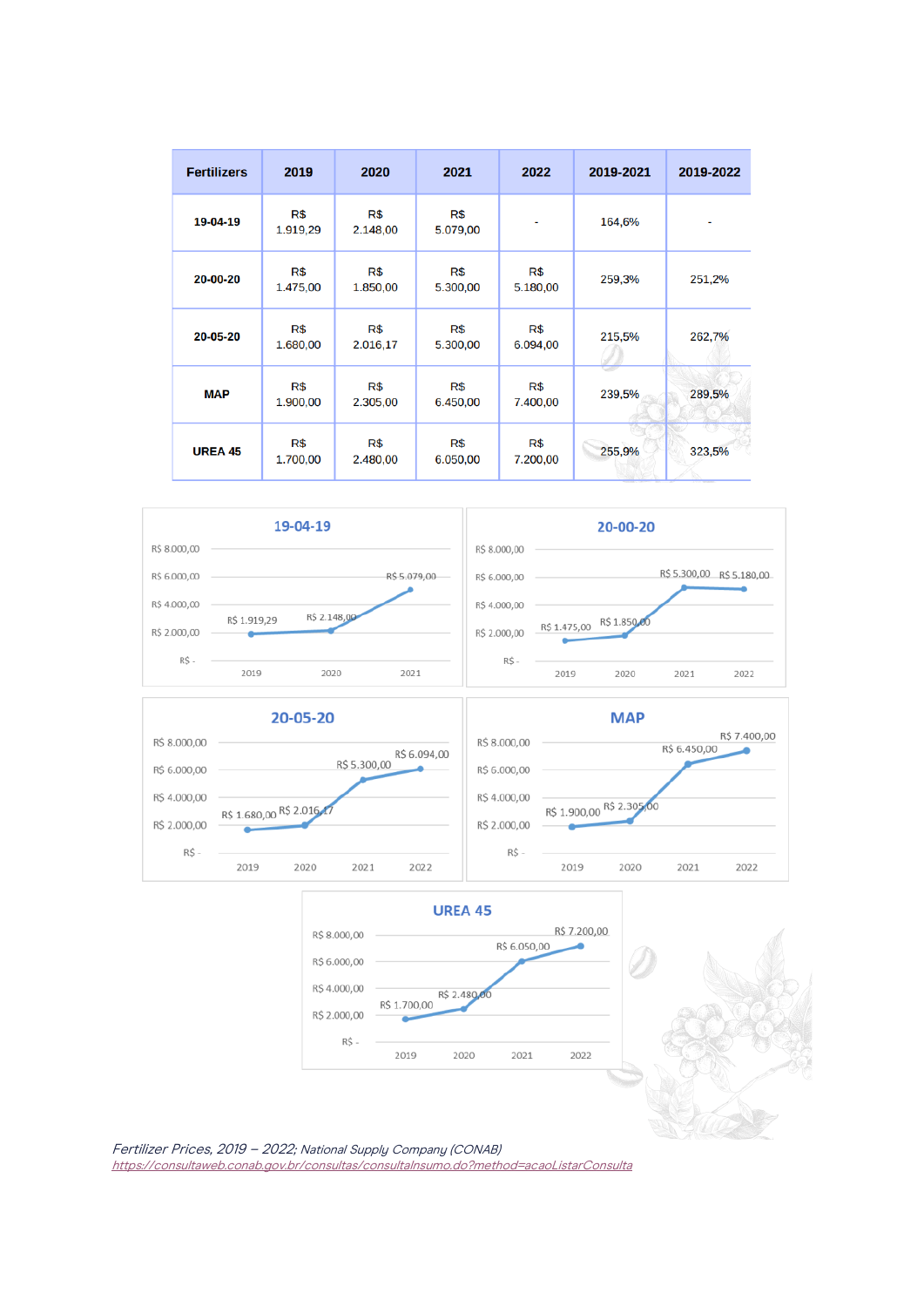It's still quite early to measure the data, but the war in Russia has further fuelled price rises as Russia is one of the largest suppliers of fertilisers globally.

It's not all bad news though. In the last rainy season coffee growers began to hope again as there was good vegetative recovery and plant development. This has resulted in farmers being bullish about the 2023/24 harvest. Back to the 2022/23 harvest though.

#### **Timing and pre-finance**

Generally, Brazilian coffee farmers like to sell a big percentage of their harvest in January-May. This helps them secure pre-finance at lower interest rates, and often roasters can secure better deals as producers will give more favourable pricing to secure contracts. It also allows both the producer and roaster to plan out their production together and reduce uncertainty. You can read more on the topic of planning your sourcing [here](https://drwakefield.com/news-and-views/forward-contracts-why-it-pays-to-plan/).

This year, due to the volatility of the New York Coffee market and the uncertain domestic and global macroclimate, many producers held off offering their coffee until the harvest began. That way, they could sell with less uncertainty. Electoral campaigns in Brazil are due to occur this year and there are fears over how this will affect the Brazilian Real. However, coffee has now started to trickle in, and we are receiving offers and producers are keen to do some business.

#### **Qualities on offer**

Due to its size, Brazil naturally offers a large range of coffee across the speciality, certified & commercial market. Although Brazil's cost of production has increased of late, it still has a much lower cost of production than other origins and is, therefore, able to offer coffee at more competitive prices. The result of this is that Brazil features heavily in most roasters' line-ups, whether it's in a blend or as a single origin. Regardless of the quality of Brazil that you're sourcing, it's important to understand what you're buying and how it relates to other Brazilian coffees on offer.

Sustainable sourcing holds many definitions in our industry, but one of its key determinants, for us, is longevity. The strongest partnerships between origin, importers and roasters are forged over the long term, with repeat business. Buying coffee in this way means that as each year passes, there is a better understanding of each side's requirements and expectations. It also means that interesting longer-term collaborations that span multiple seasons can be achieved. Many of the single estates, cooperatives and exporters that we work with are relationships that are over a decade old--in some cases, the figure is closer to 30 years. If you are looking to develop your own long term partnership with a farm, let us know what kind of quality and cup profile you're looking to source, and we can recommend to you a farm that we know that matches your target profile. Brazil is blessed with so many different terroirs, there is no shortage of choice there!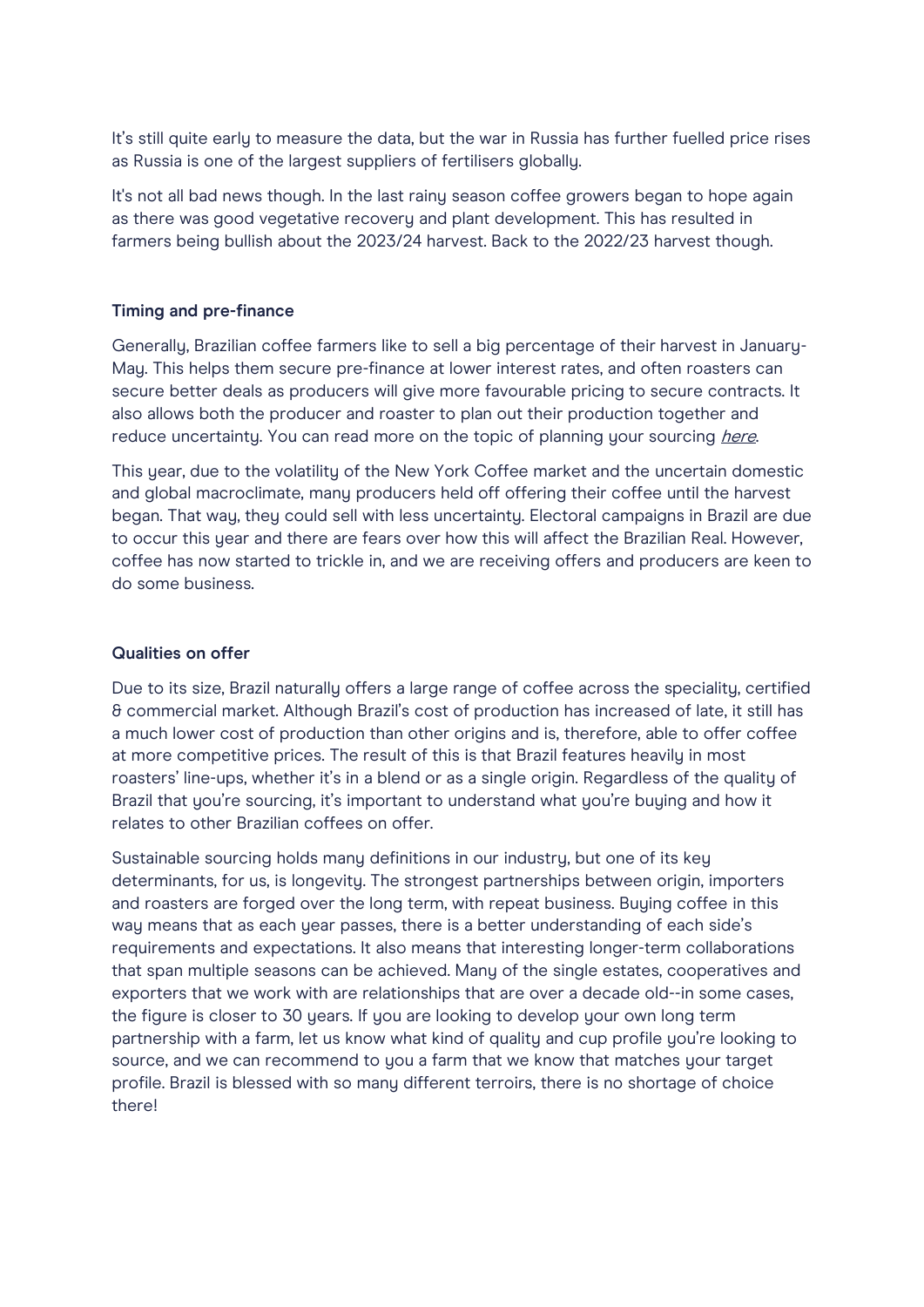

Brazil map showing SMC and DRWakefield's origin partners

On the commercial side, there are the classic [Santos](https://drwakefield.com/coffees/brazil-santos-23-1718/) good and fine cups, and as you pay more, you move into the traceable regional coffees from [Pocos de Caldas](https://drwakefield.com/coffees/brazil-2-pocos-de-caldas-fine-cup/) and [Cerrado.](https://drwakefield.com/coffees/brazil-cerrado/)  Consistency is the main aim here and we are picky with our choice of what exporters we buy from. Although the commercial coffees are less interesting on the cupping table, we still apply the same rigorous quality control to keep up consistency.

However, if you do look beyond the regionals, this is where the opportunity for more personal relationships can develop. It could be with a single farm like [Daterra](https://drwakefield.com/producer/daterra/) or [Palmital,](https://drwakefield.com/coffees/brazil-fazenda-palmital/) a cooperative like [Ascarive,](https://drwakefield.com/producer/ascarive/) or a group of producers that constitute a blend like [Donas Do](https://drwakefield.com/coffees/brazil-donas-do-cafe/)  [Café](https://drwakefield.com/coffees/brazil-donas-do-cafe/) or [Vinte.](https://drwakefield.com/coffees/brazil-vinte/) Each has their own story to tell and it's well worth reading their coffee information sheets and our trip reports as you can find great nuggets of information logged there.

Each farm, cooperative or exporter will work differently, and Brazil is no exception. We have started to receive offers from all our major partners in Brazil save Daterra, which always offers a little later than everyone else. This year we expect to receive pricing from Daterra towards the end of June/early July and we will also be doing a focus on their work surrounding carbon credits then. If you currently buy Daterra coffee or are considering them, it's worth bearing that in mind.

You may be thinking, "Why should I buy coffee if it hasn't been grown yet and I can't taste it?". In our industry, much of the contracting is done before the coffee is grown, which means that often at the point of contracting the coffee there is no fresh sample to taste. If it's a farm you have worked with before, then this is not an issue as it's likely you will know the profile and consistency. However, if it's a new source, then a good way around this is by tasting the sample of the current crop, as this will give you a good idea. There is no